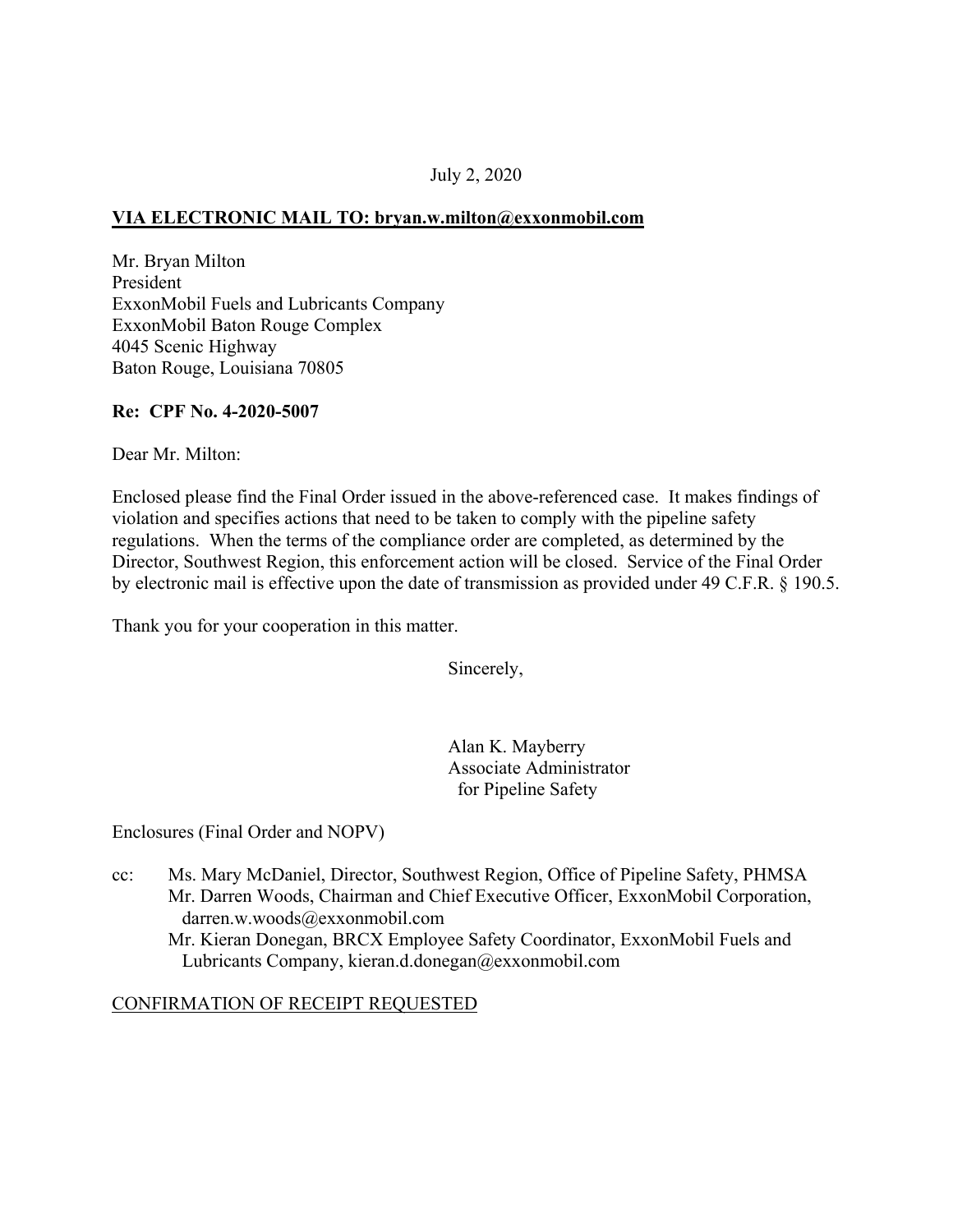#### **U.S. DEPARTMENT OF TRANSPORTATION PIPELINE AND HAZARDOUS MATERIALS SAFETY ADMINISTRATION OFFICE OF PIPELINE SAFETY WASHINGTON, D.C. 20590**

**)** 

**)** 

**)** 

**)** 

**In the Matter of )** 

**ExxonMobil Fuels and Lubricants Company, ) CPF No. 4-2020-5007 a subsidiary of ExxonMobil Corporation, )** 

**Respondent. )** 

### **FINAL ORDER**

On March 17, 2020, pursuant to 49 C.F.R. § 190.207, the Director, Southwest Region, Office of Pipeline Safety (OPS), issued a Notice of Probable Violation (Notice) to ExxonMobil Fuels and Lubricants Company, a subsidiary of ExxonMobil Corporation (Respondent). The Notice proposed finding that Respondent had violated the pipeline safety regulations in 49 C.F.R. Part 195. The Notice also proposed certain measures to correct the violations. Respondent did not contest the allegations of violation or corrective measures.

Based upon a review of all of the evidence, pursuant to § 190.213, I find Respondent violated the pipeline safety regulations listed below, as more fully described in the enclosed Notice, which is incorporated by reference:

49 C.F.R. § 195.1(c) **(Item 1)** ─ Respondent failed to comply with the requirements of Part 195 that apply specifically to breakout tanks and, to the extent practicable, with requirements that apply to pipeline systems and pipeline facilities;

49 C.F.R. § 195.420(a) **(Item 2)** ─ Respondent failed to inspect each mainline valve to determine that it is functioning properly at intervals not exceeding 7 ½ months, but at least twice each calendar year; and

49 C.F.R. § 195.406(a) **(Item 3)** ─ Respondent failed to operate two pipelines at a maximum operating pressure established in accordance with  $\S$  195.406(a)(1)-(5).

These findings of violation will be considered prior offenses in any subsequent enforcement action taken against Respondent.

# **COMPLIANCE ACTIONS**